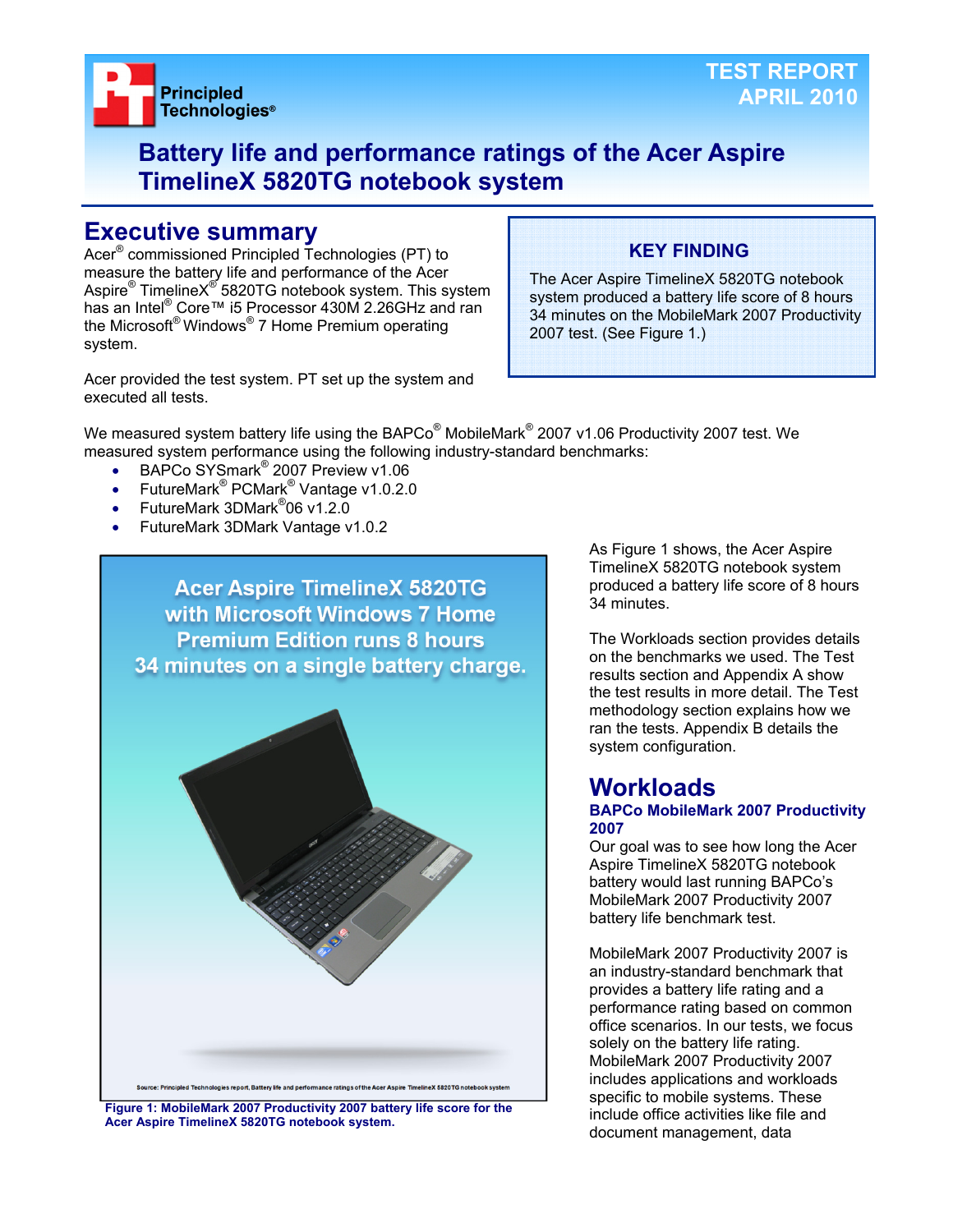processing, and rich content creation. This module provides a score for battery life of the tested applications.

MobileMark 2007 Productivity 2007 includes the following applications with their corresponding tasks:

- Microsoft Project 2003 (project management)
- $\bullet$  Microsoft Excel® 2003 (calculation sheets)
- Microsoft Outlook<sup>®</sup> 2003 (emails, calendars, scheduler)
- Microsoft PowerPoint<sup>®</sup> 2003 (slide presentations)
- Microsoft Word® 2003 (formatted text documents)
- WinZip<sup>®</sup> Computing and WinZip Pro 10.0 (compressed archives)
- Adobe<sup>®</sup> Photoshop<sup>®</sup> CS2 (manipulated and compressed images)
- Adobe Illustrator<sup>®</sup> CS2 (manipulated images)
- Adobe Flash<sup>®</sup> 8 (vector graphics, animation).

MobileMark 2007 measures system battery life in minutes. MobileMark 2007 records system battery life at the start of the Productivity 2007 benchmark. It repeats the benchmark workload until the system battery life is depleted, or until the system powers down due to low battery life. At the 7 percent battery life setting, MobileMark 2007 records a timestamp once per minute. At the end of the benchmark, it compares the beginning timestamp to the final (last recorded) timestamp. MobileMark 2007 derives its system battery life rating as the number of minutes between the start and end timestamps.

We followed the run rules that BAPCo specifies for MobileMark 2007 here: http://www.bapco.com/support/mobilemark2007/Manual/rules.html.

For more information on this benchmark, see http://www.bapco.com/products/mobilemark2007/.

## **BAPCo SYSmark 2007 Preview v1.06**

BAPCo's SYSmark 2007 Preview v1.06 performance metric tests processor performance in the following four office workload scenarios: e-learning, office productivity, video creation, and 3D modeling. SYSmark 2007 Preview records the time the system takes to complete each individual operation in each scenario. For more information on this benchmark, see http://www.bapco.com/products/sysmark2007preview/.

## **FutureMark PCMark Vantage v1.0.2.0**

FutureMark's PCMark Vantage v1.0.2.0 benchmark suite tests system CPU and GPU performance, RAM speeds, and hard drive read/write speeds. The benchmark runs common tasks such as video playback, audio and video transcoding, data encryption, Windows mail, game testing, and web page rendering. For more information on this benchmark, see http://www.futuremark.com/benchmarks/pcmarkvantage/introduction/.

## **FutureMark 3DMark06 v1.2.0**

FutureMark's 3DMark06 v1.2.0. benchmark suite tests system GPU DirectX<sup>®</sup>9 performance and CPU workload processing performance, primarily to report a system's 3D gaming capability. Tests include HDR rendering, shadow mapping, and pixel shading. For more information on this benchmark, see http://www.futuremark.com/benchmarks/3dmark06/introduction/.

## **FutureMark 3DMark Vantage v1.0.2**

FutureMark's 3DMark Vantage v1.0.2 benchmark suite tests system GPU DirectX10 performance, and requires either Microsoft Windows Vista or Windows 7. 3DMark Vantage v1.02 includes testing of GPU-powered physics, DirectX10-specific features, and procedural volumetric effects. Like 3DMark06 v1.2.0, 3DMark Vantage v1.02 provides an indication of a system's 3D gaming capability. For more information on this benchmark, see http://www.futuremark.com/benchmarks/3dmarkvantage/introduction/.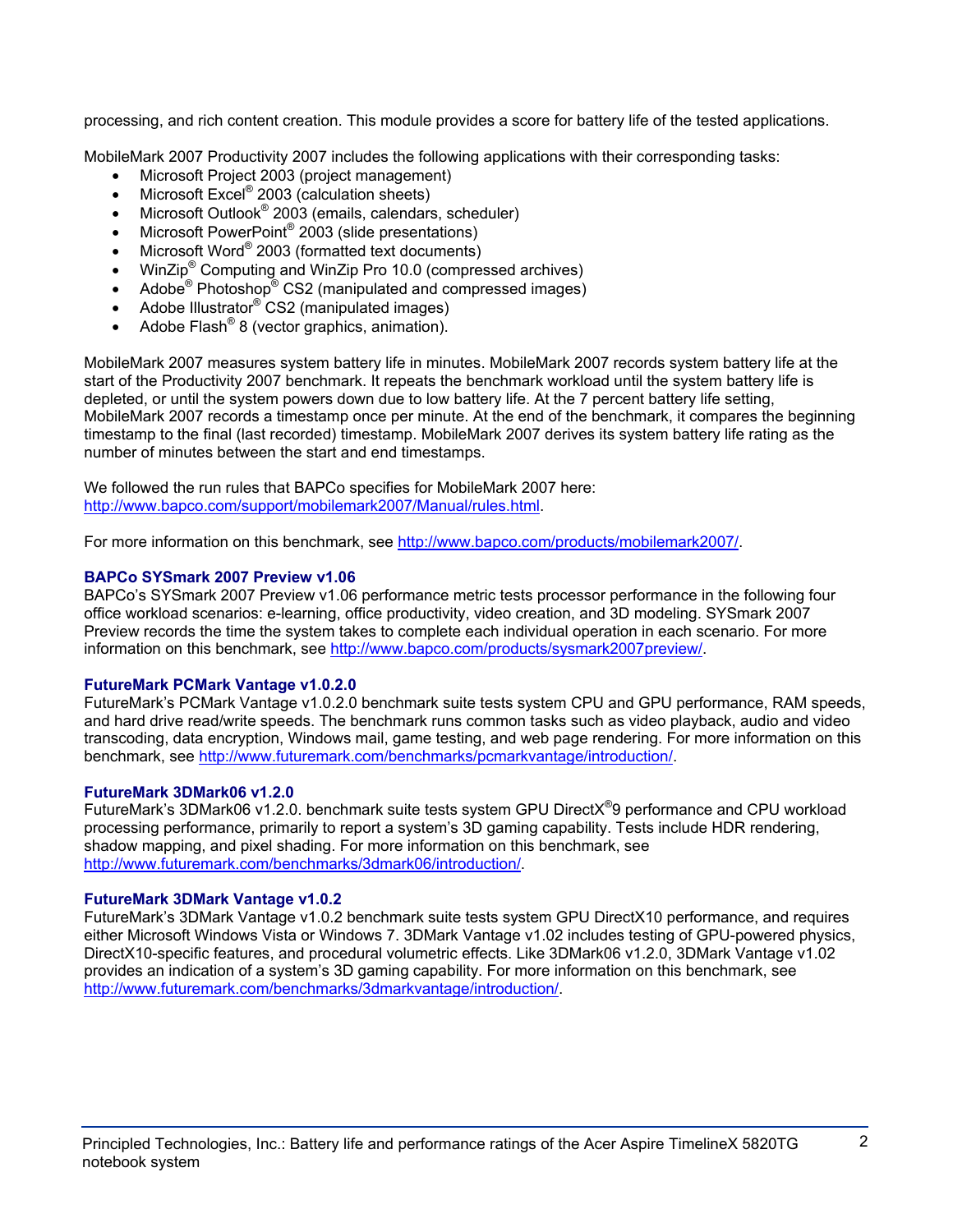## **Test results**

Figure 2 presents the median scores for the Acer Aspire TimelineX 5820TG notebook system on the benchmark tests we performed. For both MobileMark 2007 Productivity and SYSmark 2007 Preview, we conducted one conditioning run. We then conducted three official runs. For the remaining benchmarks, we conducted three runs. For MobileMark, we used the median of the Battery Life scores to determine the Performance Qualification score. In the event of a tie, we chose the run with the higher Performance Qualification score. For PCMark Vantage, we used the median of the PCMark Suite scores to determine the sub-scores. In the event of a tie, we chose the run with the higher Productivity score. For 3DMark06 and 3DMark Vantage, we used the median of the 3DMark Scores to determine the sub-scores. In the event of a tie, we chose the run with the higher CPU score. There were no ties in any of our tests. (Complete test results appear in Appendix A.)

| <b>Test</b>                                                          | <b>Score</b> |  |
|----------------------------------------------------------------------|--------------|--|
| BAPC0 MobileMark 2007 v1.06 Productivity (63 nits)                   |              |  |
| MobileMark 2007 - Productivity - Performance Qualification score     | 216          |  |
| MobileMark 2007 - Productivity - Battery Life score (minutes)        | 514          |  |
| BAPCo SYSmark 2007 Preview v1.06                                     |              |  |
| SYSmark 2007 Preview v1.06 Rating                                    | 150          |  |
| SYSmark 2007 Preview v1.06 - E-Learning                              | 130          |  |
| SYSmark 2007 Preview v1.06 - VideoCreation                           | 169          |  |
| SYSmark 2007 Preview v1.06 - Productivity                            | 141          |  |
| SYSmark 2007 Preview v1.06 - 3D                                      | 164          |  |
| <b>Futuremark PCMark Vantage 1.0.2.0</b>                             |              |  |
| <b>PCMark Suite</b>                                                  | 5,964        |  |
| <b>Memories Suite</b>                                                | 3,993        |  |
| TV and Movies Suite                                                  | 3,474        |  |
| <b>Gaming Suite</b>                                                  | 5,164        |  |
| <b>Music Suite</b>                                                   | 5,558        |  |
| <b>Communication Suite</b>                                           | 4,568        |  |
| <b>Productivity Suite</b>                                            | 5,168        |  |
| <b>HDD Test Suite</b>                                                | 3,325        |  |
| 3DMark06 1.2.0                                                       |              |  |
| <b>3D Mark Score</b>                                                 | 7,407        |  |
| SM2.0 Score                                                          | 2,717        |  |
| HDR/SM3.0 Score                                                      | 3,370        |  |
| <b>CPU Score</b>                                                     | 2,577        |  |
| 3DMark Vantage 1.0.2 run in Entry Level mode                         |              |  |
| <b>3DMark Score</b>                                                  | 11,779       |  |
| <b>GPU Score</b>                                                     | 15,122       |  |
| <b>CPU Score</b>                                                     | 7,082        |  |
| 3DMark Vantage 1.0.2 Performance Level with Post Processing disabled |              |  |
| <b>GPU Score</b>                                                     | 9,062        |  |

**Figure 2: Median benchmark scores for the Acer Aspire TimelineX 5820TG notebook system we tested.**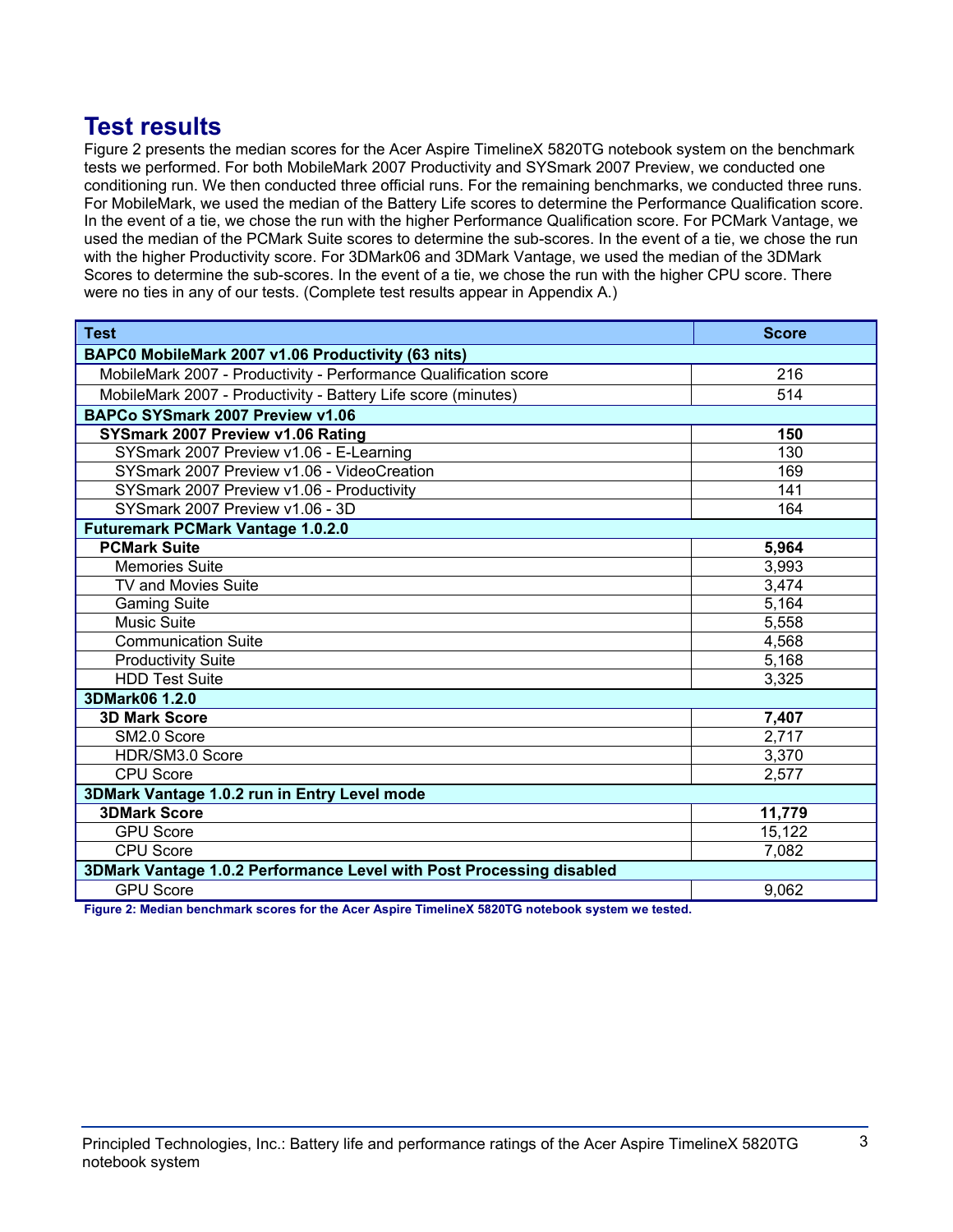# **Test methodology**

This section details the methodologies we followed in testing the system.

## **Measuring battery life with MobileMark 2007**

## **Antivirus software conflicts**

MobileMark 2007 is not compatible with any virus-scanning software, so we uninstalled any such software present on the notebook PCs before we installed the benchmark.

#### **Pre-installed software conflicts**

MobileMark 2007 installs the following applications, which its test scripts employ:

- $\bullet$  Adobe Photoshop 6.0.1
- InterVideo WinDVD<sup>®</sup> 6.0
- Macromedia<sup>®</sup> Flash<sup>®</sup> 5.0
- Microsoft Excel 2002
- Microsoft Outlook 2002
- Microsoft PowerPoint 2002
- Microsoft Word 2002
- Microsoft Visual® C++ 2005 Redistributable
- Netscape<sup>®</sup> Communicator 6.01
- Network Associates McAfee<sup>®</sup> VirusScan<sup>®</sup> 5.13
- WinZip Computing WinZip 8.0

If any of these applications are already on the system under test, they could cause problems with the benchmark due to software conflicts. To avoid any such issues, before we installed the benchmark, we uninstalled all conflicting pre-installed software applications, including different versions of any of the programs MobileMark 2007 uses.

#### **Display brightness and power settings**

The brightness of a notebook's display affects its battery life. Therefore, BAPCo requires that, before you test with MobileMark 2007, you do the following step: make sure the brightness of the notebook's monitor is greater than or equal to 60 nits on a completely white screen while the notebook is unplugged and running on battery power. The measurement follows the standards from the Video Electronics Standards Association (www.vesa.org/Standards/summary/2001\_6a.htm).

We complied with this standard for all the tests we ran by setting the notebook PC's brightness as close to 60 nits as we could without going below that brightness level. We used the following procedure before we started each test. Note: This procedure assumes we began with the notebook plugged into the power supply.

- 1. To create a completely blank, white screen, open Microsoft Paint by clicking Start $\rightarrow$ All Programs→Accessories→Paint.
- 2. Open the Attributes by pressing Ctrl+E.
- 3. Enter dimensions that are larger than the current screen resolution. For example, if the screen resolution is 1,280 x 800, type 1600 for Width and 1200 for Height.
- 4. Click OK.
- 5. Press Ctrl+F to view the bitmap image and render the screen totally white.
- 6. Wait 45 minutes to allow the screen to warm.
- 7. Unplug the notebook from the power supply, and measure the display's brightness using a luminance meter in the center of the screen. (We used the Gossen Mavolux5032C.)
- 8. If the reading is below or significantly greater than 60 nits, use the notebook's keyboard screenbrightness-adjustment keys to bring the display as close to 60 nits as possible, then retest.
- 9. Allow the notebook to run on battery power for 10 minutes, re-measure the display, and adjust the brightness up or down as necessary.
- 10. Verify that the notebook saved the brightness setting by plugging in the system, unplugging it, and taking another reading.

Note: If the notebook did not save this setting, use its power-management application(s) to set the brightness appropriately, and save that setting. If saving the settings is ineffective, use the keyboard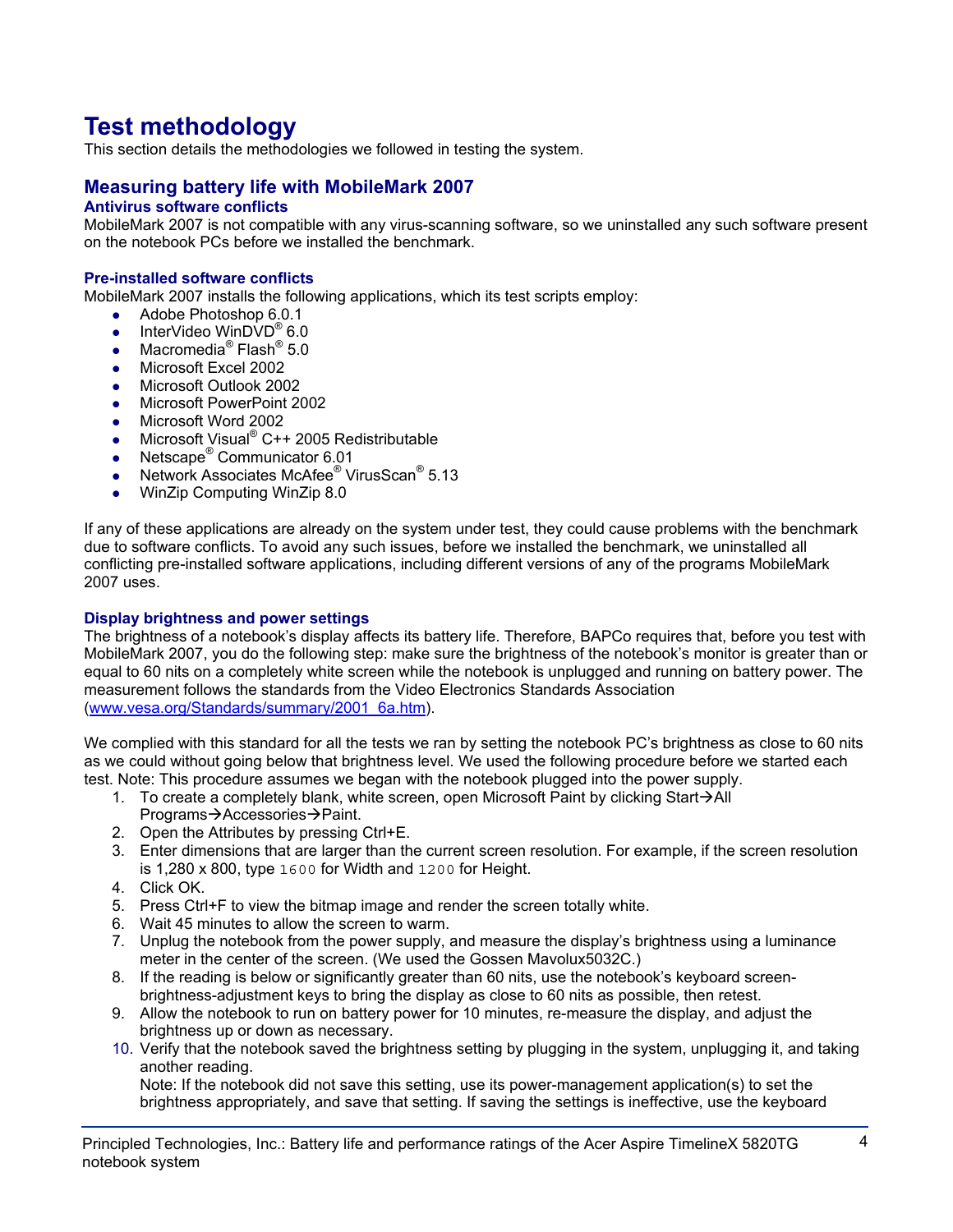brightness setting keys to adjust the screen to bring the display as close to 60 nits as possible. Next, note how many times you pressed the button to achieve the desired brightness. After unplugging the system under test, use the keyboard to set the desired brightness by pressing the brightness button as many times as you previously noted to return the screen to the correct brightness level.

## **BAPCo AutoConfig Tool v2.4.1**

This tool supports three levels of configuration:

- 1 . Only makes changes that are REQUIRED in order for the benchmark to run.
- 2 . Additionally, makes changes that are RECOMMENDED for repeatable results.
- 3 . Additionally, makes changes that help ensure best results.

We choose Level 3 in the AutoConfig tool.

The BAPCo AutoConfig tool makes the following configuration changes at each of the three levels:

## **Level 1—Required**

- Creates and activates a new power scheme that it names MobileMark 2007
- Disables hibernate, standby, and display standby
- Sets hard drive timeout and CPU power management Note: See the following Power schemes section for details on this scheme
- Disables Screen Saver
- Disables Windows Update
- Disables Desktop Cleanup Wizard
- Disables User Account Control (UAC)
- Disables Sidebar

## **Level 2—Recommended**

- Completes Level 1
- Disables Windows Security Center warning messages
- Disables Windows Firewall
- Disables incoming Remote Desktop connections
- Disables Windows Error Reporting to Microsoft
- Prevents the Welcome Center from running at startup

## **Level 3—Best scores**

- Completes Level 1 and Level 2
- Disables Windows Defender

## **Power schemes**

The BAPCo AutoConfig tool creates a MobileMark 2007 power scheme, which makes the following power option changes:

- a . Additional settings:
	- Require a password on wakeup: No
- b . Hard disk:
	- Turn off hard disk after: 3 minutes
- c . Wireless Adapter Settings:
	- Power Saving Mode: Maximum Power Saving
- d. Sleep:
	- Sleep after: Never
- e . USB settings
	- USB selective suspend setting: Enabled
- f . Power buttons and lid:
	- Lid close action: Do nothing
	- Power button action: Shut down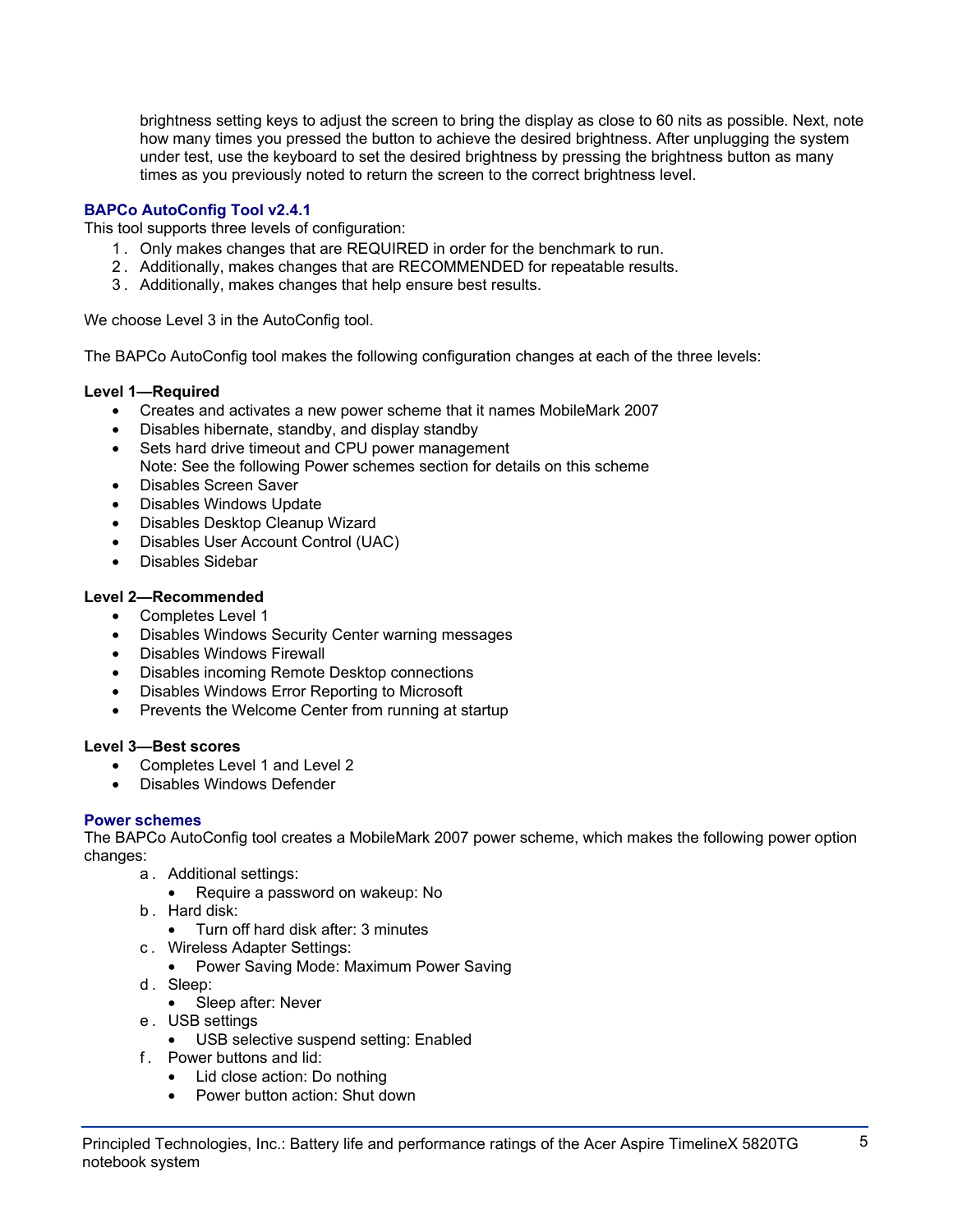- Sleep button action: Sleep
- Start menu power button: Shut down
- g . PCI Express:
	- Link State Power Management: Maximum power savings
- h . Processor power management:
	- Minimum processor state: 5%
	- Maximum processor state: 100%
- i. Search and Indexing:
	- Power Savings Mode: Power Saver
- j. Display:
	- Turn off display after: Never
	- Adaptive display: Off (Extends the time that Windows waits to turn off the display)
	- Display brightness: 100% (We then adjust the brightness percentage to be no less than 60 nits)
- k . Multimedia settings:
	- When sharing media: Prevent idling to sleep
- l. Battery:
	- Critical battery action: Shut down (on battery), Do nothing (plugged in)
	- Low battery level: 0%
	- Critical battery level: 0%
	- Low battery notification: Off
	- Low battery action: Do nothing

## **Installing MobileMark 2007 v.1.06 and configuring the system for testing**

- 1. Turn off the wireless network adapter by using the external toggle switch.
- 2. Insert the MobileMark 2007 Install DVD in the notebook PC's DVD drive.
- 3. When the Autoplay appears, click Run setup.exe.
- 4. At the Welcome screen, click Next.
- 5. Accept the license agreement, and click Next.
- 6. At the Choose Destination Location screen, accept the default location of C:\ProgramFiles (x86)\BapCo\MobileMark 2007, and click Next.
- 7. At the Ready to Install the Program screen, click Install.
- 8. At the InstallShield Wizard Complete screen, click Finish.
- 9. Download MobileMark 2007 Patch 5 from http://www.bapco.com/support, saving the download to the desktop.
- 10. Double-click the MobileMark 20007 Patch 5 desktop icon.
- 11. In the 7-Zip self-extracting archive window, select a location to extract the installation files, and click Extract.
- 12. Browse to the location of the extracted files, and double-click the MobileMark 2007 folder.
- 13. Double-click the MobileMark2007\_patch folder.
- 14. Double-click setup.
- 15. At the Welcome screen, click Next.
- 16. At the Update Complete window, click Finish.
- 17. Run the BAPCo Auto-configuration tool, v.2.4.1, or manually set the power options:
	- a. Insert the Auto-configuration tool disc in the notebook PC's DVD drive.
	- b. Double-click BAPCo\_AutoConfig.bat.
	- c. Type M to choose MobileMark 2007.
	- d. Type 3 to choose the changes that produce the best possible scores.
	- e. Type R to restart the system when the application prompts you to do so.
- 18. Adjust the screen brightness to no less than 60 nits:
	- a. Click the Windows start button, and type power options in the Windows Start Search box.
	- b. Click Change plan settings.
	- c. Click Change advanced power settings.
	- d. Expand the Display option, and change the Display brightness on battery and plugged in to the correct percentage that produces no less than 60 nits.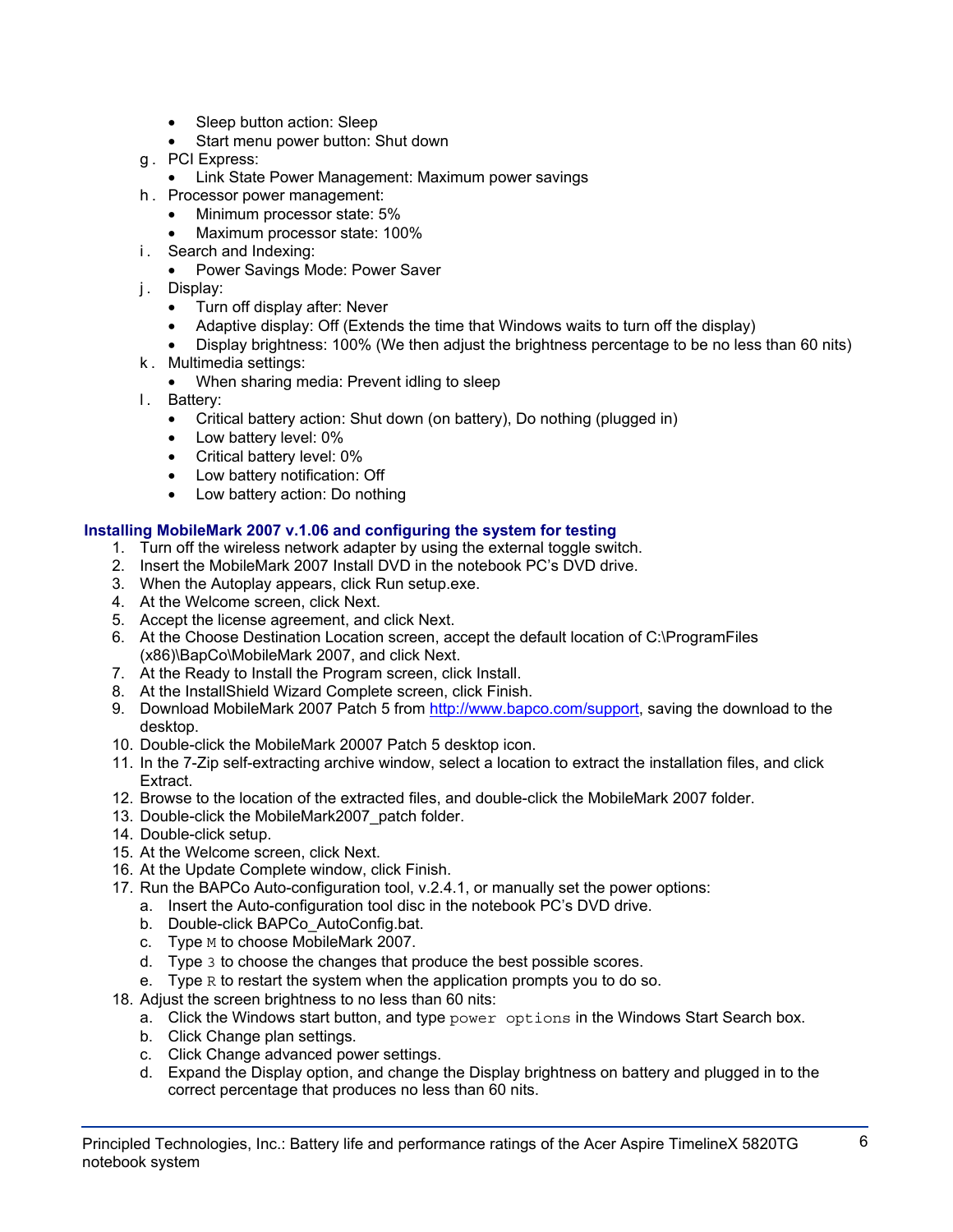Note: If you are unable to save these settings, please see the Displaying Brightness section above.

- 19. Disable automatic disk defragmentation:
	- a. Click the Windows start button, type disk defragmenter in the Windows Start Search box, and press Enter.
	- b. Click Configure Schedule.
	- c. Uncheck the box next to Run on a schedule, and click OK.
	- d. Click Close.
- 20. Disable System Protection:
	- a. Click the Windows start button, and type  $System$  in the Windows Start Search box. In the search results that appear, click System under the Control Panel heading.
	- b. Click System Protection in the left pane.
	- c. In the System Properties window under the System Protection tab, click the first Available Drive under the Protection Settings heading, and click Configure.
	- d. Click the Turn off system protection radio button, and click OK.
	- e. When prompted with Are you sure you want to turn off system protection on this drive?, click Yes.
	- f. Repeat steps c through e for any other Available Drives as necessary.
	- g. Click OK, and close the System window.
- 21. Disable Windows Desktop Search indexing:
	- a. Click the Windows start button, type Indexing Options in the Windows Start Search box, and press Enter.
	- b. Click Modify.
	- c. Under Change selected locations, uncheck the boxes next to each indexed location, and click OK. d. Click Close.
- 22. Defragment the hard drive(s):
	- a. Click the Windows start button, type disk defragmenter in the Windows Start Search box, and press Enter.
	- b. Highlight the local disk drive under Current status, and click Defragment disk.
	- c. When the process is complete, click Close.

## **Conditioning the battery**

- 1. Plug the AC power adapter into the notebook PC, and completely charge the battery.
- 2. Install MobileMark 2007 v1.06, following the steps we outlined in the Installing MobileMark 2007 section earlier in this section.
- 3. Double-click the MobileMark 2007 icon on the desktop.
- 4. Highlight the Productivity 2007 item in the left panel.
- 5. Type System Conditioning as the name for this test in the Project Name field in the top-right panel, and click Next Step.
- 6. If MobileMark 2007 lists no problems or warnings, click Next Step. If it does list any problems or warnings, close MobileMark 2007, and correct the problem(s) before proceeding.
- 7. After the benchmark integrity check, click Next in the Preparing a new test window.
- 8. When prompted, unplug the AC power adapter. The Productivity 2007 test begins immediately.
- 9. The test is complete when the notebook PC has fully depleted its battery and is no longer operational when running on battery power.
- 10. Plug the AC power adapter into the notebook PC, and completely charge the battery.

## **Measuring battery life with MobileMark 2007 v.1.06**

We performed the following steps to run the MobileMark Productivity 2007 benchmark:

- 1. Double-click the MobileMark 2007 icon on the desktop.
- 2. Select the Productivity 2007 test by highlighting it in the left panel.
- 3. Enter a name for this test in the Project Name field in the top right panel, and click Next Step.
- 4. If MobileMark 2007 lists no problems or warnings, click Next. If it does list any problems or warnings, close MobileMark 2007, and correct the problem(s) before proceeding.
- 5. After the benchmark integrity check, click Next in the Preparing a new test window.
- 6. When prompted, unplug the AC power adapter. The test begins immediately.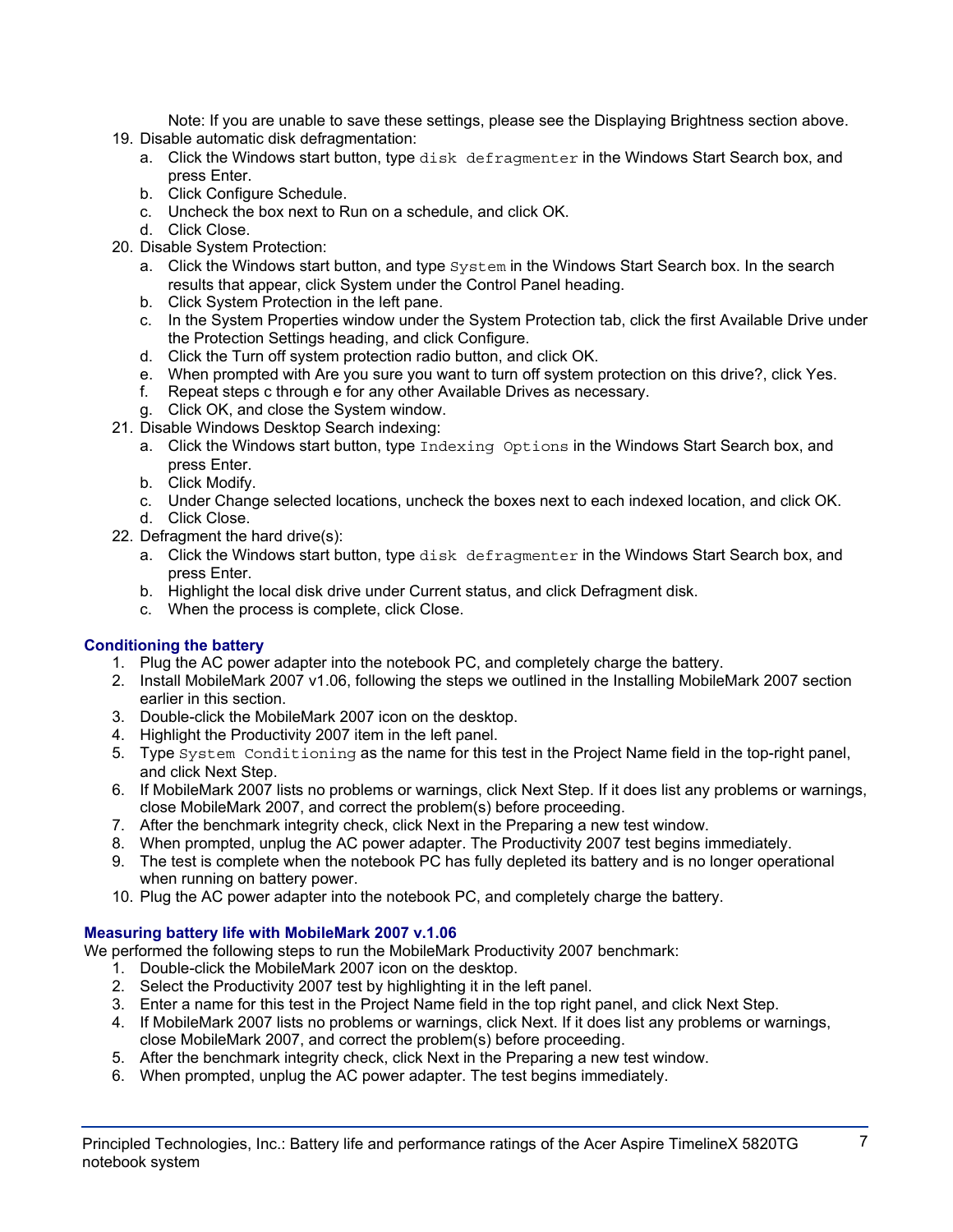7. The Productivity 2007 test is complete when the notebook PC has fully depleted its battery and is no longer operational when running on battery power.

We executed the MobileMark Productivity 2007 test three times on the system and took the median battery life run as the representative score for that test.

## **Getting the MobileMark 2007 results**

After each MobileMark Productivity 2007 test completed, we plugged the AC power adapter into the notebook PC and turned on the system. MobileMark 2007 started automatically after the system booted, analyzed the test scores, and opened the Test Results Viewer with the results from the last test.

To submit these results to BAPCo, we saved the test results directory by performing the following steps:

- 1. Browse to the C:\ Program Files (x86)\BAPCo\MobileMark 2007\results directory.
- 2. Select My Computer.
- 3. Select Local Disk (C:).
- 4. Select the Program Files directory.
- 5. Select the BAPCo directory.
- 6. Select the MobileMark2007 directory.
- 7. Select the results directory. (Note: The name of the directory for the Productivity 2007 results is the name you gave the test in Step 3 of the MobileMark Productivity 2007 process.)

## **Measuring performance with BAPCo SYSmark 2007 Preview v1.06**

#### **Addressing antivirus software conflicts**

SYSmark 2007 is not compatible with any virus-scanning software, so we uninstalled any such software that was present on the notebook PC before we installed the benchmark.

#### **Addressing pre-installed software conflicts**

SYSmark 2007 installs the following applications, which its test scripts employ:

- $\bullet$  Adobe Photoshop 6.0.1
- InterVideo WinDVD 6.0
- Macromedia Flash 5.0
- Microsoft Excel 2002
- Microsoft Outlook 2002
- Microsoft PowerPoint 2002
- Microsoft Word 2002
- Microsoft Visual C++ 2005 Redistributable
- Netscape Communicator 6.01
- Network Associates McAfee VirusScan 5.13
- WinZip Computing WinZip 8.0

If any of these applications are already on the system under test, they cause problems with the benchmark due to software conflicts. To avoid any such issues, we uninstalled all conflicting pre-installed software applications, including different versions of any of the programs SYSmark 2007 uses. We did this before we installed the benchmark.

## **Setting up the test**

- 1. Reset the system to the base test image.
- 2. Disable the User Account Control.
	- a. Click the Windows start button, and type Change User Account Settings.
	- b. In the User Account Control Settings window, move the slider down to Never notify.
	- c. Click OK.
	- d. Click the You must restart your computer to apply these changes pop-up message that appears at the bottom right of the screen, and click Restart Now.
- 3. Insert the SYSmark 2007 Preview Disc 1 installation disc into the DVD drive.
- 4. In the Autoplay window that appears, click Run setup.exe.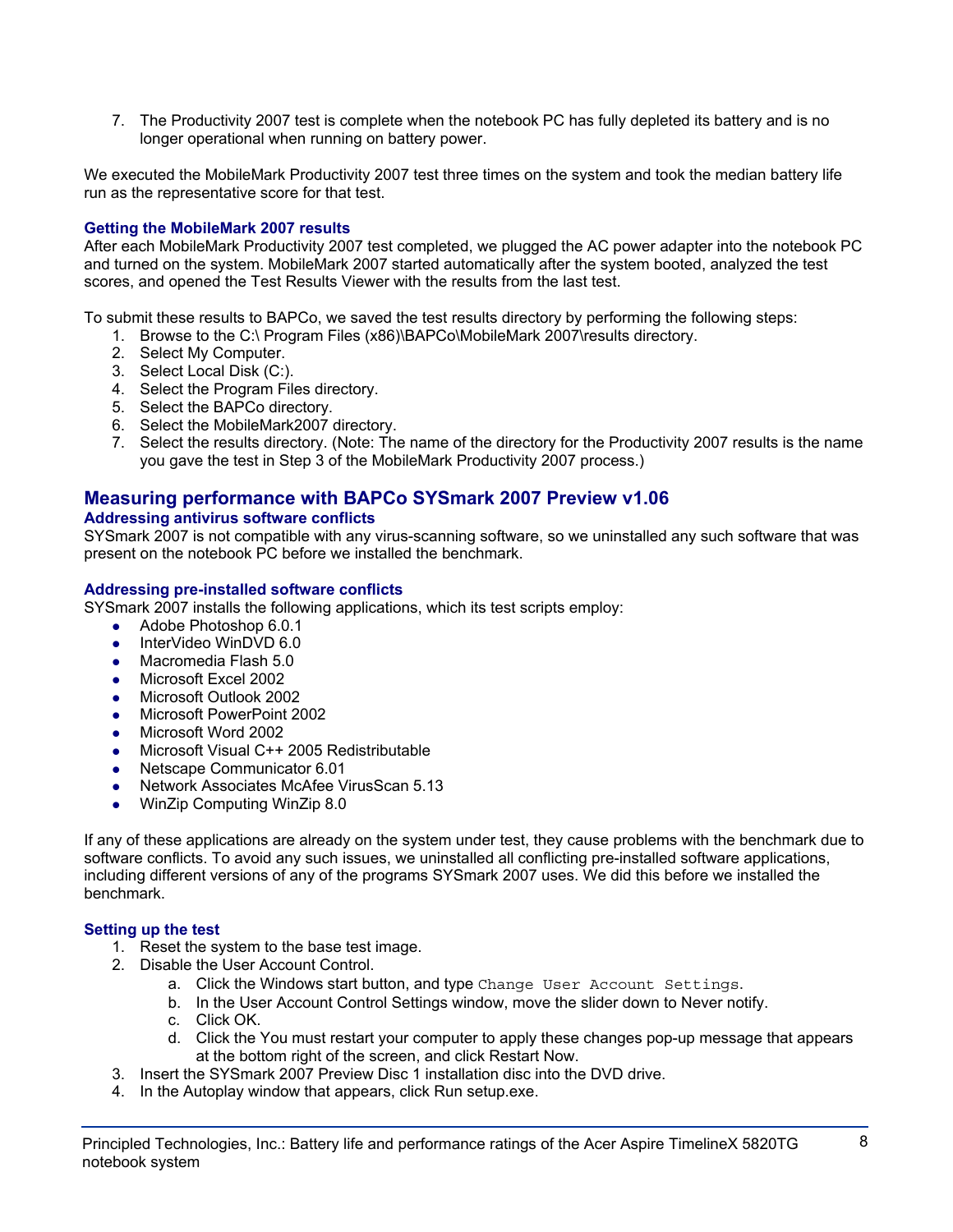- 5. At the Welcome to InstallShield Wizard screen, click Next.
- 6. At the License Agreement screen, select I accept the terms in the License Agreement, and click Next.
- 7. At the Choose Destination Location screen, click Next.
- 8. At the Ready to Install the Program screen, click Install.
- 9. When the application prompts you to do so, remove SYSmark 2007 Preview Disc 1, and insert SYSmark Preview Disc 2 into the DVD drive. Click OK.
- 10. When the installation is complete, click Finish.
- 11. Download SYSmark 2007 Preview Patch 5 from http://www.bapco.com/support, saving the download to the desktop.
- 12. Double-click the SYSmark2007Preview-Patch5.exe.
- 13. In the 7-Zip self-extracting archive window, select a location to extract the installation files, and click Extract.
- 14. Browse to the location of the extracted files, and double-click on the SYSmark2007 file folder.
- 15. Double-click setup.exe.
- 16. At the Welcome screen, click Next.
- 17. At the Update Complete screen, click Finish.
- 18. Run the BAPCo Auto-configuration tool, v.2.4.1, or manually set the power options:
	- a. Insert the Auto-configuration tool in the notebook PC's DVD drive.
		- b. Double-click BAPCo\_AutoConfig.bat.
		- c. Type S and press Enter to choose SYSmark 2007.
		- d. Type 3 and press Enter to choose the changes that produce the best possible scores.
		- e. Type  $R$  and press Enter to reboot the system when the application prompts you to do so.

## **Running the test**

- 1. Launch SYSmark 2007 Preview by double-clicking the desktop icon.
- 2. Click Run.
- 3. Select Official Run, choose 3 Iterations, check the box beside Perform conditioning run, and enter a name for that run.
- 4. When the benchmark completes and the main SYSmark 2007 Preview menu appears, click Save FDR to create a report.
- 5. Click OK to close the additional comments window, and select the location to save the report.
- 6. Select the desktop, and click Save.
- 7. Record the SYSmark results.

## **Measuring disk performance with PCMark Vantage 1.0.2.0**

## **Installing and patching PCMark Vantage**

- 1. Download the PCMark\_Vantage\_v100\_installer.exe Windows package from www.futuremark.com/benchmarks/pcmarkvantage/download/.
- 2. Install PCMark Vantage 1.0.0 with the default options by double-clicking the PCMark\_Vantage\_v100\_installer.exe file.
- 3. At the Welcome screen, click Next.
- 4. At the License Agreement window, click I accept the terms of the license agreement, and click Next.
- 5. At the Setup Type window click Express, and click Next.
- 6. At the Ready to Install the Program window, click Install.
- 7. When the PCMark Vantage Read Me page opens in your web browser, review the document, and click Close when you are finished.
- 8. At the InstallShield Wizard complete screen, click Finish.
- 9. Launch PCMark Vantage 1.0.0 by clicking on the PCMark Vantage x64 desktop icon. Enter the registration code, click Register, and click OK.
- 10. Exit PCMark Vantage 1.0.0.
- 11. Download the PCMark Vantage 1.0.2.0 Patch (PCMark\_Vantage\_v102\_patch\_1901.exe Windows package) from www.futuremark.com/benchmarks/pcmarkvantage/download/.
- 12. Install the patch by double-clicking the PCMark Vantage v102 patch 1901.exe file.
- 13. At the Welcome screen, click Next.
- 14. At the Update Complete screen, click Finish.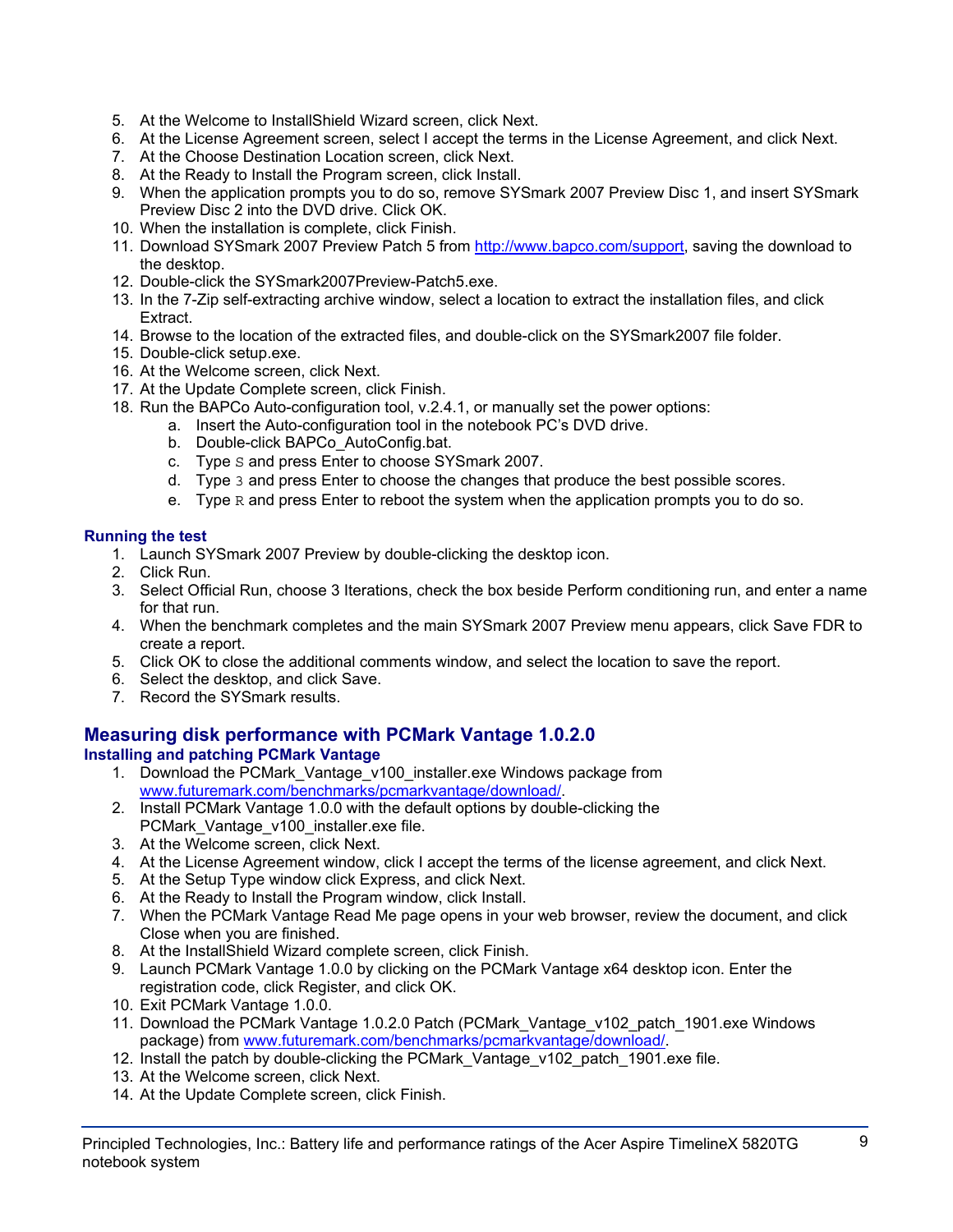## **Running PCMark Vantage 1.0.2.0**

- 1. Reboot the system, and wait 2 minutes.
- 2. Double-click the PCMark Vantage desktop icon to launch the benchmark.
- 3. Verify all test suites are selected, and that the HDD Suite target is set to C:.
- 4. Accept the default settings, and click Run Benchmark.
- 5. When the benchmark run completes, click Submit results.
- 6. Take a screenshot of the results, and record them as follows:
	- PCMark Suite
	- Memories Suite
	- TV and Movies Suite
	- Gaming Suite
	- Music Suite
	- Communication Suite
	- Productivity Suite
	- HDD Test Suite
- 7. Perform steps 1 through 6 two more times, and report the median of the three runs.

#### **Measuring graphics performance with 3DMark Vantage 1.0.2 Installing and patching 3DMark Vantage**

- 1. Download the 3DMark\_Vantage\_v100\_installer.exe Windows package from http://www.futuremark.com/benchmarks/3dmarkvantage/download/.
- 2. Install 3DMark Vantage 1.0.2 with the default options by double-clicking the 3DMark\_Vantage\_v102\_1901.exe file.
- 3. At the Welcome screen, click Next.
- 4. At the License Agreement screen, click I accept the terms of the license agreement, and click Next.
- 5. At the Setup Type screen, click Express, and click Next.
- 6. At the Ready to Install the Program screen, click Install.
- 7. When the 3DMark Vantage Read Me page appears in your Web browser, review the document, and click Close when you are finished.
- 8. At the Setup Complete screen, click Finish.
- 9. Launch 3DMark Vantage 1.0.2 by double-clicking on the 3DMark Vantage desktop icon. Enter the registration code, and click Register.
- 10. Exit 3DMark Vantage 1.0.2.

## **Running 3DMark Vantage 1.0.2**

For Performance-level results:

- 1. Reboot the system, and wait 2 minutes.
- 2. Double-click the 3DMark Vantage desktop icon to launch the benchmark.
- 3. To close the Important Information window, click Close.
- 4. In the 3DMark Vantage Main section, click the Preset pull-down menu arrow, and select Custom.
- 5. Click the Options tab, then set Texture Quality, Shadow Shader Quality, Shadow Resolution Quality, and Shader Quality to Performance by using the drop-down menus for each setting.
- 6. Disable all the Post Processing settings by clicking the checkboxes beside each name in the Post Processing column.
- 7. Click the Graphic Tests tab, and ensure that both tests are selected.
- 8. Click the CPU Tests tab, and deselect both tests by clicking the check mark by each title.
- 9. Click the Feature Tests tab, and deselect all six tests by clicking the check mark by each title.
- 10. Click Run Benchmark.
- 11. When the benchmark run completes, take a screenshot of the results, and record the score as the GPU Score.
- 12. Perform steps 1 through 10 two more times, and report the median of the three runs.

For Entry-level results:

- 1. Reboot the system, and wait 2 minutes.
- 2. Double-click the 3DMark Vantage desktop icon to launch the benchmark.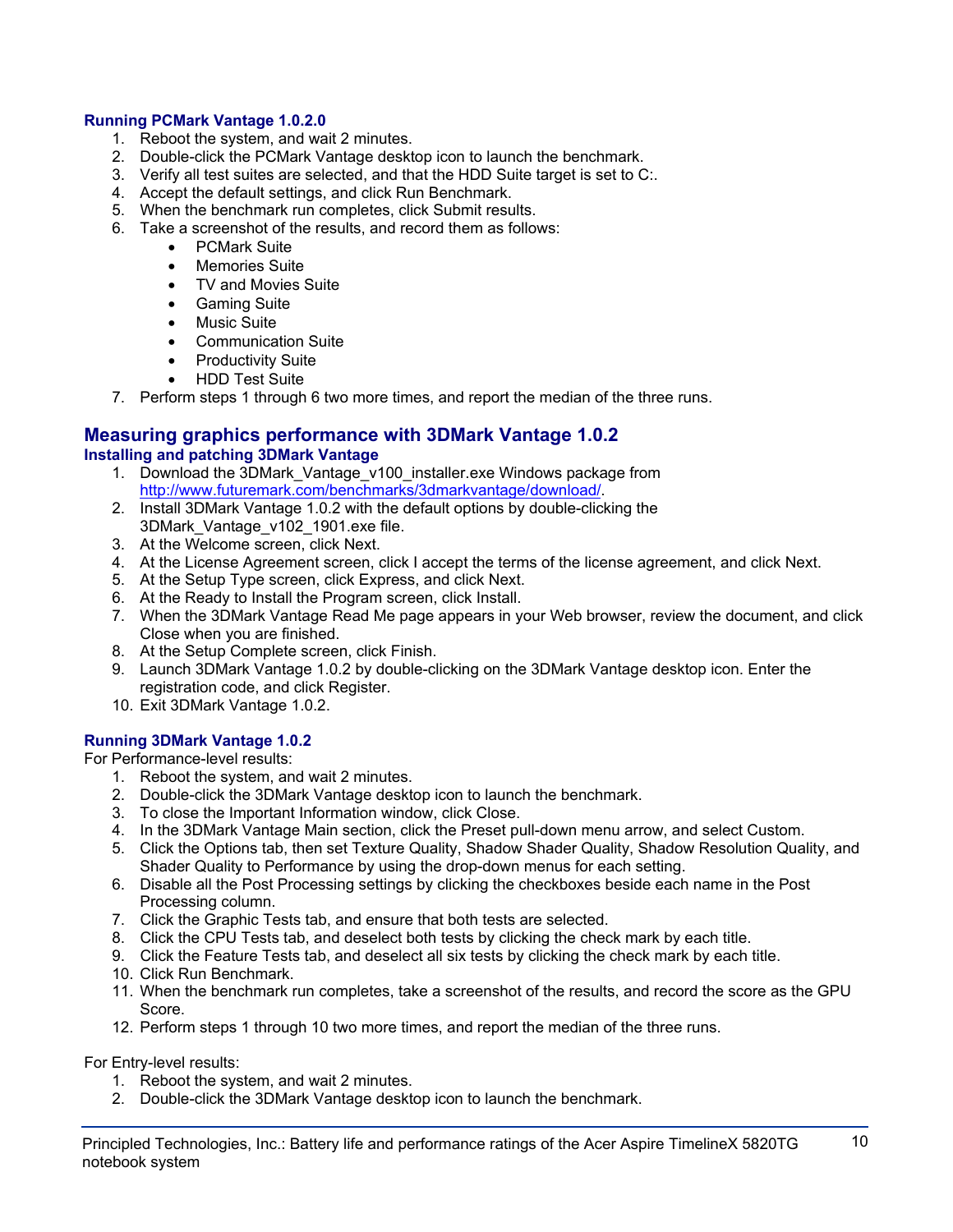- 3. In the 3DMark Vantage Main section, click the Preset drop-down menu arrow, and select Entry.
- 4. Click the Options tab, then click the Graphic Tests tab, and ensure that both tests are selected.
- 5. Click the CPU Tests tab, and ensure that both tests are selected.
- 6. Click the Feature Tests tab, and deselect all six tests by clicking the check mark by each title.
- 7. Click Run Benchmark.
- 8. When the benchmark run completes, click Submit results.
- 9. Take a screenshot of the results, and record them as follows:
	- 3DMark Score
	- **GPU Score**
	- CPU Score

10. Perform steps 1 through 10 two more times, and report the median of the three runs.

## **Measuring graphics performance with 3DMark06 1.2.0 Installing and patching 3DMark06**

- 1. Download the 3DMark06\_v120\_1901.exe package from http://www.futuremark.com/benchmarks/3dmarkvantage/download/.
- 2. Install 3DMark06 1.2.0 with the default options by double-clicking the 3DMark06 v120 1901.exe file.
- 3. At the Welcome screen, click Next.
- 4. At the License Agreement screen, click the I accept the terms of the license agreement radio button, and click Next.
- 5. At the Installation Destination screen, accept default destination by clicking Next.
- 6. At the begin installation screen, click Install.
- 7. When the Question pop-up appears, click Yes.
- 8. At the Installing Microsoft DirectX pop-up, click the I accept the agreement radio button, and click Next.
- 9. At the DirectX Setup screen, click Next.
- 10. At the Installation Complete screen, click Finish.
- 11. At the OpenAL Installer screen, click OK.
- 12. At the OpenAL Installer message pop-up, click OK.
- 13. At the FutureMark Registration screen, enter the registration code, and click Next.
- 14. At the InstallShield Wizard Complete screen, click Finish.
- 15. When the 3DMark06 Read Me page appears in your Web browser, review the document, and click Close when you are finished.

## **Running 3DMark06 1.2.0**

- 1. Reboot the system and wait 2 minutes.
- 2. Double-click the 3DMark06 desktop icon to launch the benchmark.
- 3. Close the Tip of the Day pop-up.
- 4. Click Select… under Tests, and click Select all. Click OK.
- 5. Accept the default settings, and click Run 3DMark.
- 6. When the benchmark run completes, click To Excel, and safe the results as an Excel file by clicking Save.
- 7. Record the results from the 3DMark Score window or the Excel file as follows:
	- 3D Mark Score
	- SM2.0 Score
	- HDR/SM3.0 Score
	- CPU Score
- 8. Perform steps 1 through 6 two more times, and report the median of the three runs.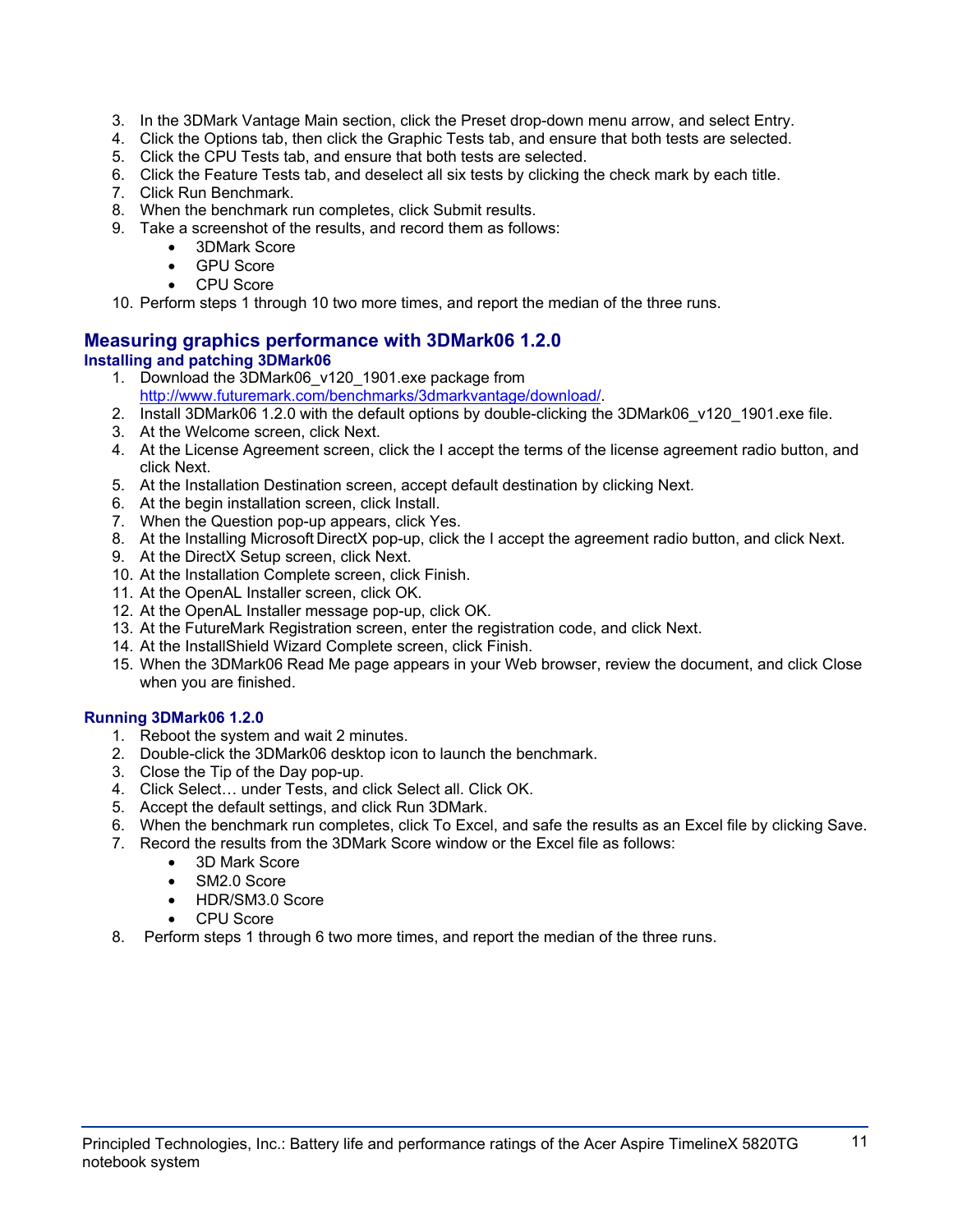# **Appendix A – Complete test results**

Figure 3 presents the complete MobileMark 2007 Productivity 2007 test results for the test system. We conducted one conditioning run followed by three official MobileMark 2007 Productivity 2007 runs.

| <b>Test</b>                                                                   | <b>Score</b> |
|-------------------------------------------------------------------------------|--------------|
| <b>MobileMark 2007 Productivity 2007</b>                                      |              |
| MobileMark 2007 - Productivity 2007 - Performance Qualification score - Run 1 | 214          |
| MobileMark 2007 - Productivity 2007 - Performance Qualification score - Run 2 | 218          |
| MobileMark 2007 - Productivity 2007 - Performance Qualification score - Run 3 | 216          |
| MobileMark 2007 - Productivity 2007 - Battery Life score (minutes) - Run 1    | 518          |
| MobileMark 2007 - Productivity 2007 - Battery Life score (minutes) - Run 2    | 508          |
| MobileMark 2007 - Productivity 2007 - Battery Life score (minutes) - Run 3    | 514          |
| SYSmark 2007 Preview v1.06                                                    |              |
| SYSmark 2007 Preview v1.06 Rating                                             | 150          |
| SYSmark 2007 Preview v1.06 - E-Learning                                       | 130          |
| SYSmark 2007 Preview v1.06 - VideoCreation                                    | 169          |
| SYSmark 2007 Preview v1.06 - Productivity                                     | 141          |
| SYSmark 2007 Preview v1.06 - 3D                                               | 164          |
| SYSmark 2007 Preview v1.06 - E-Learning Run 1                                 | 131          |
| SYSmark 2007 Preview v1.06 - VideoCreation Run 1                              | 167          |
| SYSmark 2007 Preview v1.06 - Productivity Run 1                               | 137          |
| SYSmark 2007 Preview v1.06 - 3D Run 1                                         | 164          |
| SYSmark 2007 Preview v1.06 - E-Learning Run 2                                 | 129          |
| SYSmark 2007 Preview v1.06 - VideoCreation Run 2                              | 170          |
| SYSmark 2007 Preview v1.06 - Productivity Run 2                               | 141          |
| SYSmark 2007 Preview v1.06 - 3D Run 2                                         | 164          |
| SYSmark 2007 Preview v1.06 - E-Learning Run 3                                 | 130          |
| SYSmark 2007 Preview v1.06 - VideoCreation Run 3                              | 171          |
| SYSmark 2007 Preview v1.06 - Productivity Run 3                               | 144          |
| SYSmark 2007 Preview v1.06 - 3D Run 3                                         | 164          |
| <b>Futuremark PCMark Vantage 1.0.2.0</b>                                      |              |
| PCMark Suite - Run 1                                                          | 5,964        |
| PCMark Suite - Run 2                                                          | 6,103        |
| PCMark Suite - Run 3                                                          | 5,913        |
| Memories Suite - Run 1                                                        | 3,993        |
| Memories Suite - Run 2                                                        | 4,040        |
| Memories Suite - Run 3                                                        | 3,943        |
| TV and Movies Suite - Run 1                                                   | 3,474        |
| TV and Movies Suite - Run 2                                                   | 3,556        |
| TV and Movies Suite - Run 3                                                   | 3,509        |
| Gaming Suite - Run 1                                                          | 5,164        |
| Gaming Suite - Run 2                                                          | 5,157        |
| Gaming Suite - Run 3                                                          | 5,060        |
| Music Suite - Run 1                                                           | 5,558        |
| Music Suite - Run 2                                                           | 5,702        |
| Music Suite - Run 3                                                           | 5,509        |
| Communication Suite - Run 1                                                   | 4,568        |
| Communication Suite - Run 2                                                   | 4,613        |
| Communication Suite - Run 3                                                   | 4,626        |
| Productivity Suite - Run 1                                                    | 5,168        |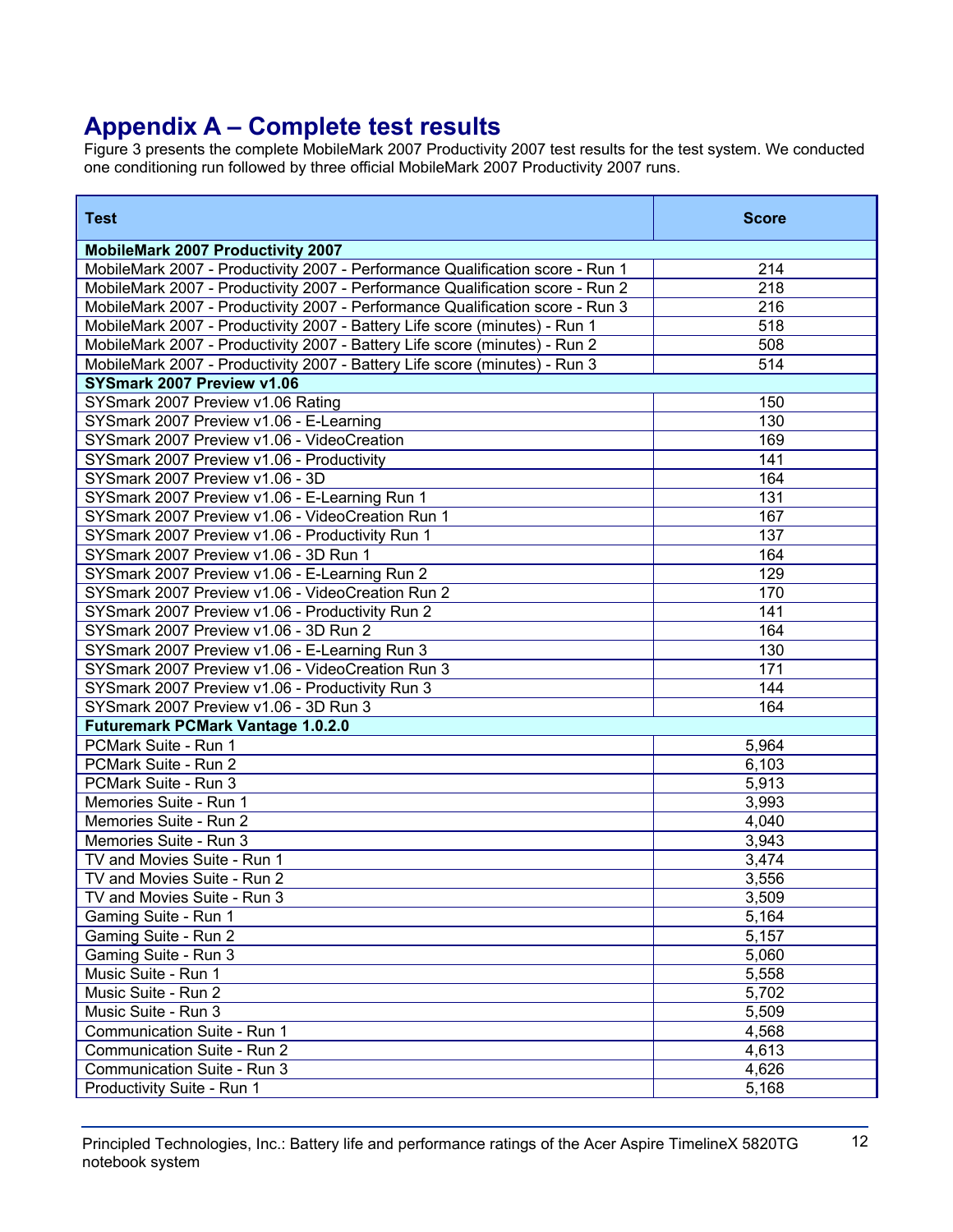| <b>Test</b>                                                          | <b>Score</b> |  |
|----------------------------------------------------------------------|--------------|--|
| Productivity Suite - Run 2                                           | 5,212        |  |
| Productivity Suite - Run 3                                           | 5,148        |  |
| HDD Test Suite - Run 1                                               | 3,325        |  |
| HDD Test Suite - Run 2                                               | 3,342        |  |
| HDD Test Suite - Run 3                                               | 3,289        |  |
| 3DMark06 1.2.0                                                       |              |  |
| 3D Mark Score - Run 1                                                | 7,404        |  |
| SM2.0 Score - Run 1                                                  | 2,720        |  |
| HDR/SM3.0 Score - Run 1                                              | 3,374        |  |
| CPU Score - Run 1                                                    | 2,556        |  |
| 3D Mark Score - Run 2                                                | 7,412        |  |
| SM2.0 Score - Run 2                                                  | 2,722        |  |
| HDR/SM3.0 Score - Run 2                                              | 3,375        |  |
| CPU Score - Run 2                                                    | 2,566        |  |
| 3D Mark Score - Run 3                                                | 7,407        |  |
| SM2.0 Score - Run 3                                                  | 2,717        |  |
| HDR/SM3.0 Score - Run 3                                              | 3,370        |  |
| CPU Score - Run 3                                                    | 2,577        |  |
| <b>3DMark Vantage 1.0.2 Entry Level</b>                              |              |  |
| 3DMark Score - Run 1                                                 | 11,765       |  |
| GPU Score - Run 1                                                    | 15,085       |  |
| CPU Score - Run 1                                                    | 7,087        |  |
| 3D Mark Score - Run 2                                                | 11,779       |  |
| GPU Score - Run 2                                                    | 15,122       |  |
| CPU Score - Run 2                                                    | 7,082        |  |
| 3D Mark Score - Run 3                                                | 11,794       |  |
| GPU Score - Run 3                                                    | 15,104       |  |
| CPU Score - Run 3                                                    | 7,116        |  |
| 3DMark Vantage 1.0.2 Performance Level with Post Processing disabled |              |  |
| GPU Score - Run 1                                                    | 9,062        |  |
| GPU Score - Run 2                                                    | 9,088        |  |
| GPU Score - Run 3                                                    | 9,044        |  |

**Figure 3: Complete benchmark scores for the Acer Aspire TimelineX 5820TG notebook system we tested.**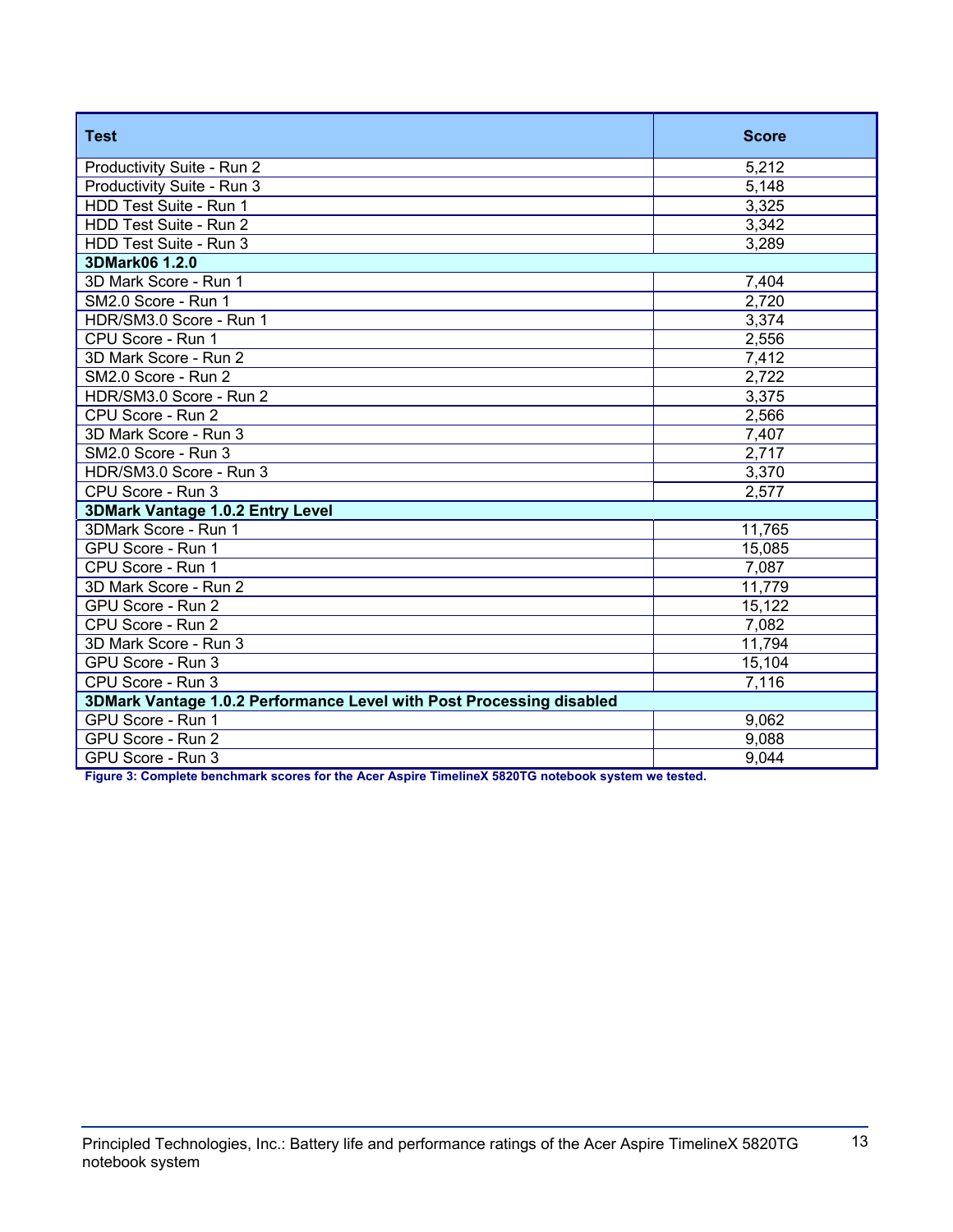# **Appendix B – Test system configuration information**

Figure 4 provides detailed configuration information about the test system.

| <b>General</b><br>Processor and OS kernel: (physical, core, logical) /<br>1P2C4L / MP<br>(UP, MP)<br>Number of physical processors<br>1<br>Single/Dual Core processors<br>Dual<br>System power management policy<br><b>Balanced</b><br>Processor power-saving option<br>Enhanced Intel SpeedStep Technology<br>System dimensions (length x width x height)<br>14 7/8" x 9 7/8" x 1 1/4"<br>5 lbs. 4.5 oz.<br>System weight<br><b>CPU</b><br>Vendor<br>Intel<br>Name<br>Intel Core i5<br>430M<br>Model number |
|--------------------------------------------------------------------------------------------------------------------------------------------------------------------------------------------------------------------------------------------------------------------------------------------------------------------------------------------------------------------------------------------------------------------------------------------------------------------------------------------------------------|
|                                                                                                                                                                                                                                                                                                                                                                                                                                                                                                              |
|                                                                                                                                                                                                                                                                                                                                                                                                                                                                                                              |
|                                                                                                                                                                                                                                                                                                                                                                                                                                                                                                              |
|                                                                                                                                                                                                                                                                                                                                                                                                                                                                                                              |
|                                                                                                                                                                                                                                                                                                                                                                                                                                                                                                              |
|                                                                                                                                                                                                                                                                                                                                                                                                                                                                                                              |
|                                                                                                                                                                                                                                                                                                                                                                                                                                                                                                              |
|                                                                                                                                                                                                                                                                                                                                                                                                                                                                                                              |
|                                                                                                                                                                                                                                                                                                                                                                                                                                                                                                              |
|                                                                                                                                                                                                                                                                                                                                                                                                                                                                                                              |
|                                                                                                                                                                                                                                                                                                                                                                                                                                                                                                              |
|                                                                                                                                                                                                                                                                                                                                                                                                                                                                                                              |
| $\overline{2}$<br>Stepping                                                                                                                                                                                                                                                                                                                                                                                                                                                                                   |
| Socket type and number of pins<br>Socket 1156 LGA                                                                                                                                                                                                                                                                                                                                                                                                                                                            |
| Core frequency (GHz)<br>2.26                                                                                                                                                                                                                                                                                                                                                                                                                                                                                 |
| Front-side bus frequency<br>2.5 GT/s DMI                                                                                                                                                                                                                                                                                                                                                                                                                                                                     |
| L1 Cache<br>32 KB + 32 KB (per core)                                                                                                                                                                                                                                                                                                                                                                                                                                                                         |
| L <sub>2</sub> Cache<br>512 KB (shared)                                                                                                                                                                                                                                                                                                                                                                                                                                                                      |
| <b>Platform</b>                                                                                                                                                                                                                                                                                                                                                                                                                                                                                              |
| Vendor<br>Acer                                                                                                                                                                                                                                                                                                                                                                                                                                                                                               |
| ZR7B<br>Motherboard model number                                                                                                                                                                                                                                                                                                                                                                                                                                                                             |
| Motherboard chipset<br>Intel ID0044                                                                                                                                                                                                                                                                                                                                                                                                                                                                          |
| Motherboard revision number<br>12                                                                                                                                                                                                                                                                                                                                                                                                                                                                            |
| LXPTN0202801205AFC2500<br>System/motherboard serial number                                                                                                                                                                                                                                                                                                                                                                                                                                                   |
| <b>INSYDE</b><br>BIOS name and version<br>V1.02 (02/25/2010)                                                                                                                                                                                                                                                                                                                                                                                                                                                 |
| Default<br><b>BIOS</b> settings                                                                                                                                                                                                                                                                                                                                                                                                                                                                              |
| <b>Memory module(s)</b>                                                                                                                                                                                                                                                                                                                                                                                                                                                                                      |
| 2 x 2048 MB Hyundai Electronics<br>Vendor and model number<br><b>HMT125S6BFR8C-G7</b>                                                                                                                                                                                                                                                                                                                                                                                                                        |
| PC3-8500F<br><b>Type</b>                                                                                                                                                                                                                                                                                                                                                                                                                                                                                     |
| Speed (MHz)<br>1,066                                                                                                                                                                                                                                                                                                                                                                                                                                                                                         |
| 1,066<br>Speed running in the system (MHz)                                                                                                                                                                                                                                                                                                                                                                                                                                                                   |
| Timing/Latency (tCL-tRCD-tRP-tRASmin)<br>$7 - 7 - 7 - 20$                                                                                                                                                                                                                                                                                                                                                                                                                                                    |
| Size (MB)<br>4,096                                                                                                                                                                                                                                                                                                                                                                                                                                                                                           |
| Number of memory module(s)<br>$2 \times 2,048$                                                                                                                                                                                                                                                                                                                                                                                                                                                               |
| Chip organization (Single-sided, Double-sided)<br>Double-sided                                                                                                                                                                                                                                                                                                                                                                                                                                               |
| Dual<br>Channel (Single/Dual)                                                                                                                                                                                                                                                                                                                                                                                                                                                                                |
| <b>Hard disk</b>                                                                                                                                                                                                                                                                                                                                                                                                                                                                                             |
| Vendor and model number<br>Western Digital WD6400BEVT                                                                                                                                                                                                                                                                                                                                                                                                                                                        |
| Size (GB)<br>640                                                                                                                                                                                                                                                                                                                                                                                                                                                                                             |
| Buffer size (MB)<br>8                                                                                                                                                                                                                                                                                                                                                                                                                                                                                        |
| <b>RPM</b><br>5,400                                                                                                                                                                                                                                                                                                                                                                                                                                                                                          |
| SATA 3.0 Gb/s<br>Type                                                                                                                                                                                                                                                                                                                                                                                                                                                                                        |
| Controller<br>Intel 5 Series 4 Port SATA AHCI Controller                                                                                                                                                                                                                                                                                                                                                                                                                                                     |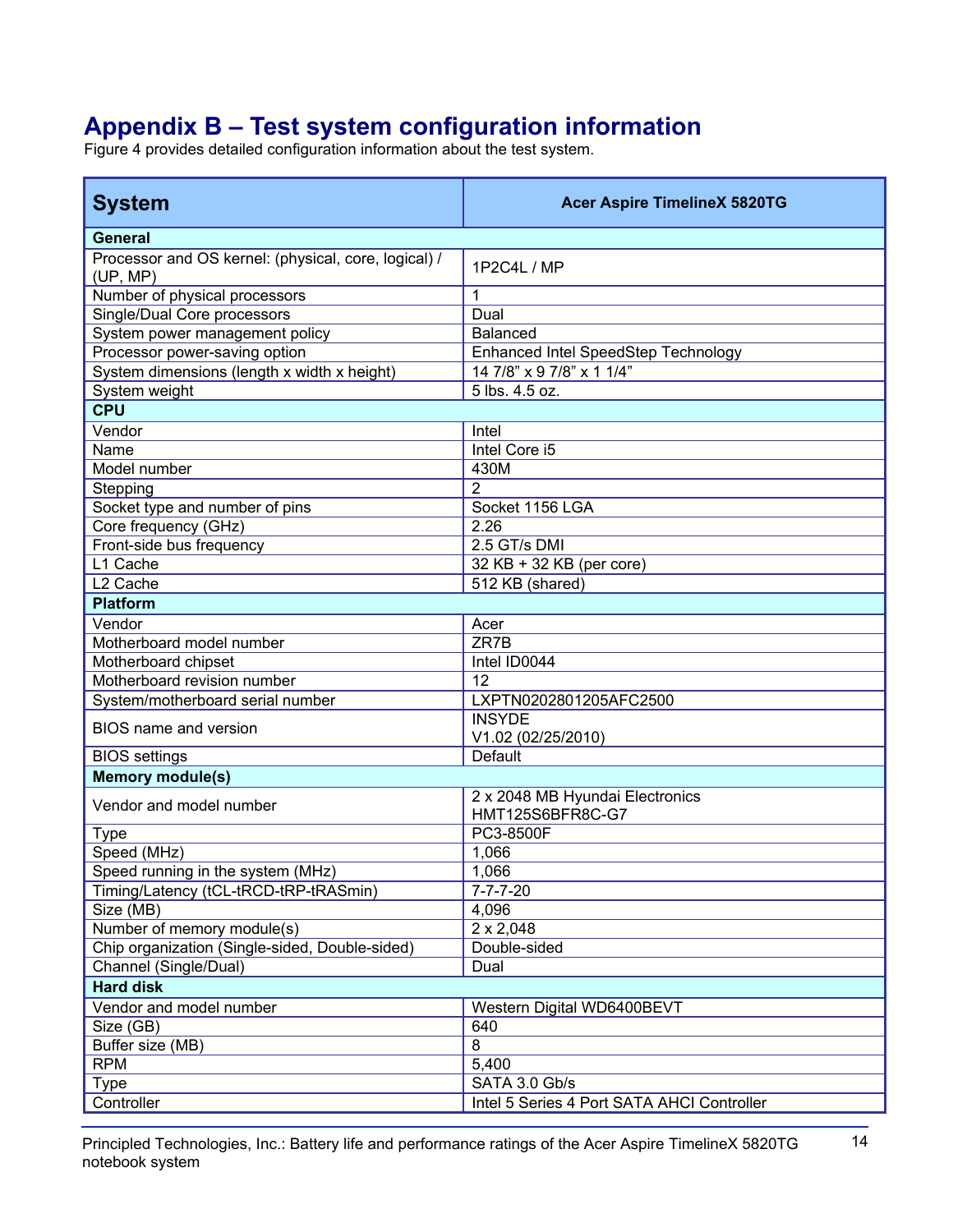| <b>System</b>                        | <b>Acer Aspire TimelineX 5820TG</b>                 |  |
|--------------------------------------|-----------------------------------------------------|--|
| <b>Driver</b>                        | Intel 9.5.6.1001 (12/17/2009)                       |  |
| <b>Operating system</b>              |                                                     |  |
| Name                                 | Windows 7 Home Premium                              |  |
| <b>Build number</b>                  | 7600                                                |  |
| Service Pack                         | N/A                                                 |  |
| File system                          | <b>NTFS</b>                                         |  |
| Kernel                               | ACPI x64-based PC                                   |  |
| Language                             | English                                             |  |
| Microsoft DirectX version            | DirectX 11                                          |  |
| <b>Graphics - Discrete</b>           |                                                     |  |
| Vendor and model number              | ATI Mobility Radeon HD 5650                         |  |
| <b>Type</b>                          | <b>Discrete</b>                                     |  |
| Chipset                              | ATI display adapter (0x68C1)                        |  |
| <b>BIOS</b> version                  | BR34809.009                                         |  |
| Total available graphics memory (MB) | 2,715                                               |  |
| Dedicated video memory (MB)          | 1,024                                               |  |
| System video memory (MB)             | 0                                                   |  |
| Shared system memory (MB)            | 1,691                                               |  |
| Resolution                           | 1,366 x 768 x 32 bit                                |  |
| <b>Driver</b>                        | ATI Technologies Inc. 8.692.1.0 (01/22/2010)        |  |
| <b>Graphics - Integrated</b>         |                                                     |  |
| Vendor and model number              | Intel GMA HD                                        |  |
| <b>Type</b>                          | Integrated                                          |  |
| Chipset                              | Intel GMA HD (Core i5)                              |  |
| <b>BIOS</b> version                  | 1960.0                                              |  |
| Total available graphics memory (MB) | 1,696                                               |  |
| Dedicated video memory (MB)          | 64                                                  |  |
| System video memory (MB)             | $\mathbf 0$                                         |  |
| Shared system memory (MB)            | 1,632                                               |  |
| Resolution                           | 1,366 x 768 x 32 bit                                |  |
| <b>Driver</b>                        | ATI Technologies Inc. 8.692.1.0 (01/22/2010)        |  |
| Sound card/subsystem                 |                                                     |  |
| Vendor and model number              | ATI High Definition Audio Device                    |  |
| Driver                               | ATI Technologies Inc. 5.0.7000.9 (09/18/2009)       |  |
| Sound card/subsystem 2               |                                                     |  |
| Vendor and model number              | Realtek High Definition Audio                       |  |
| <b>Driver</b>                        | Realtek Semiconductor Corp. 6.0.1.6050 (02/22/2010) |  |
| <b>Ethernet</b>                      |                                                     |  |
| Vendor and model number              | Atheros AR8151 PCI-E                                |  |
| <b>Driver</b>                        | Atheros 1.0.0.23 (12/22/2009)                       |  |
| <b>Wireless</b>                      |                                                     |  |
| Vendor and model number              | Atheros AR5B93                                      |  |
| <b>Driver</b>                        | Atheros Communications Inc. 8.0.0.259 (11/12/2009)  |  |
| <b>Optical drive(s)</b>              |                                                     |  |
| Vendor and model number              | TSSTcorp CDDVDW TS-U633F                            |  |
| <b>Type</b>                          | Internal                                            |  |
| Interface                            | CD/DVD RW                                           |  |
| Dual/Single layer                    | Dual                                                |  |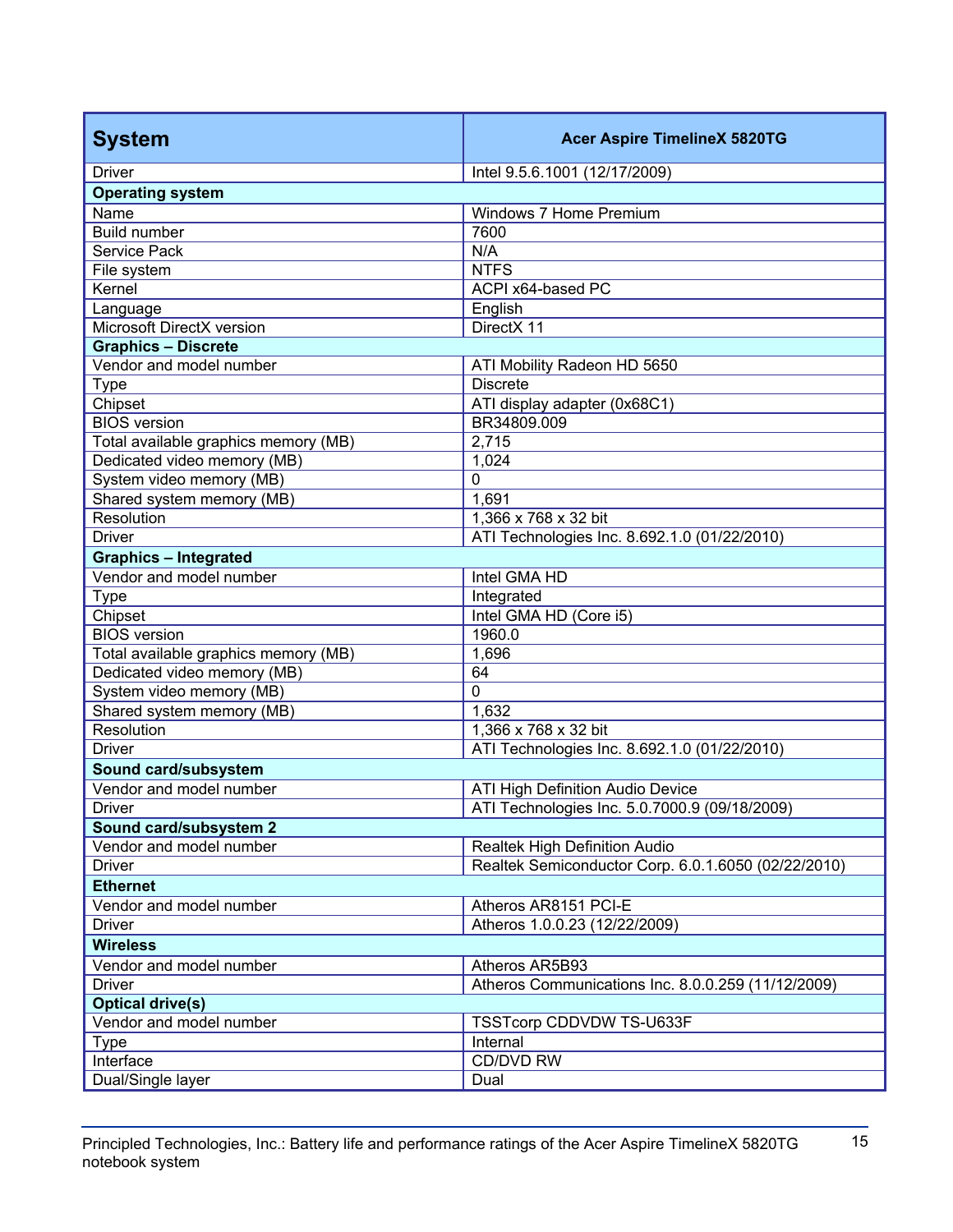| <b>System</b>                  | <b>Acer Aspire TimelineX 5820TG</b>                       |  |
|--------------------------------|-----------------------------------------------------------|--|
| <b>USB ports</b>               |                                                           |  |
| Number                         | 4                                                         |  |
| <b>Type</b>                    | 2.0                                                       |  |
| Other                          | HDMI, Multi-in-1 card reader (SD, MMC, MS, MS PRO,<br>xD) |  |
| IEEE 1394 ports                |                                                           |  |
| <b>Number</b>                  | $\mathbf 0$                                               |  |
| <b>Monitor</b>                 |                                                           |  |
| LCD type                       | <b>LED</b>                                                |  |
| Screen size (inches)           | 15.6                                                      |  |
| Refresh rate (Hz)              | 60                                                        |  |
| <b>Battery</b>                 |                                                           |  |
| <b>Type</b>                    | AS10B7E Lithium-ion                                       |  |
| Size (length x width x height) | 10 1/2" x 1 7/8" x 3/4"                                   |  |
| Rated capacity                 | 6000mAh / 11.1V (66Wh)                                    |  |
| Weight (oz.)                   | 11.7                                                      |  |

**Figure 4: Detailed configuration information for the test system.**